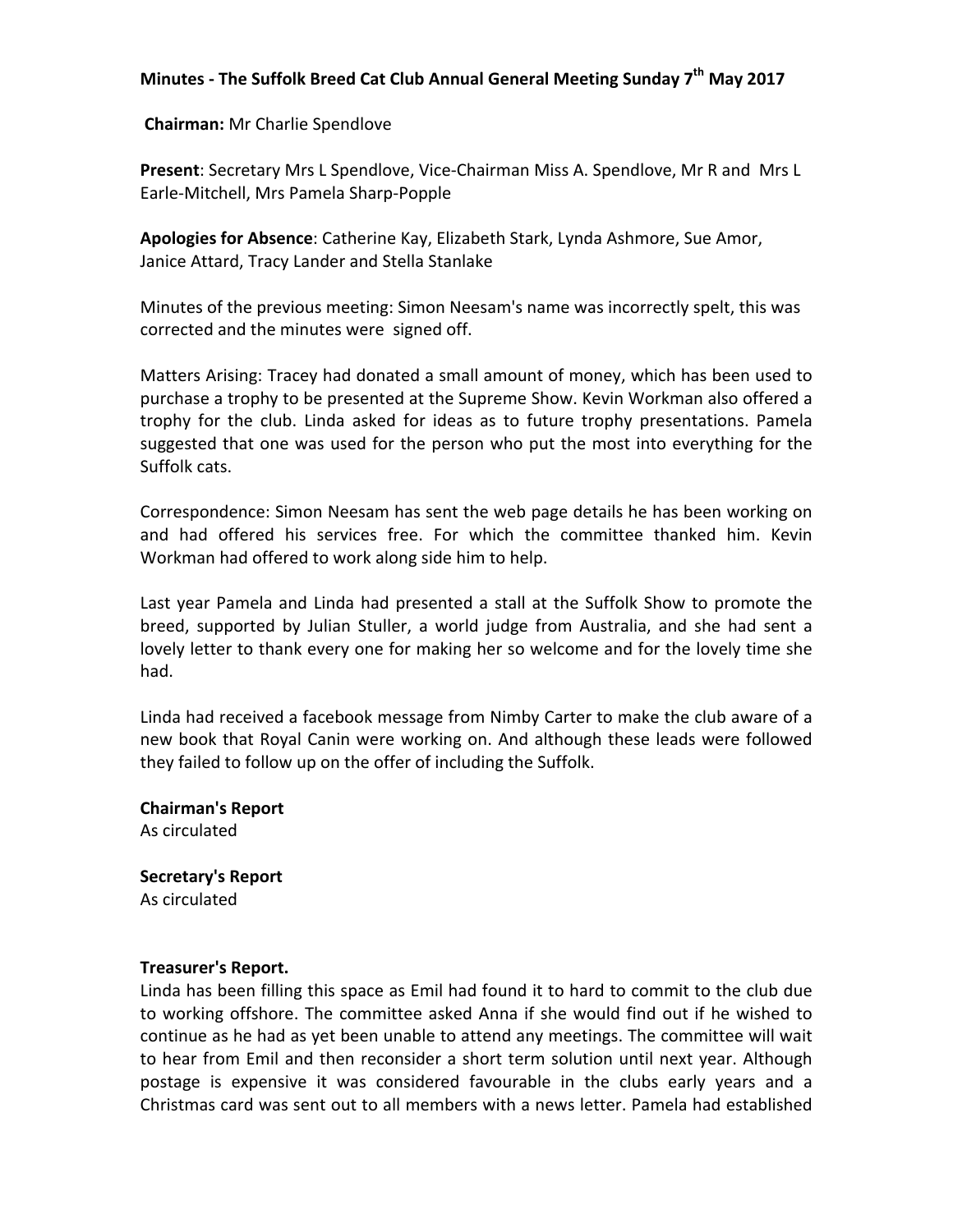a club to support the Suffolk but through ill health had disbanded it, and in the process handed over her membership details and donated the funds already accumulated to the SBCC. Linda wrote to all these members and four joined the SBCC.

## **Merit and Expectations for 2017.**

There were several club members at the meeting who were actively showing and working towards qualifying their cats and it is hoped that the magic number of 15 cats will be reached by July of this year. There had been a few hiccups with Dorothy Tams Suffolk cats and she had managed to show one girl under the same judge so the 5 merits she had already achieved didn't count. She had also neutered a stud boy without consultation with his breeder. It was explain how important it was to check who would be judging and also if there were any last minute judge changes as you are able to appeal on the show day for another judge to sign off your certificate. All merits will count when we submit to council and the most merited cat so far is Poolside Rhoda owned by Tracey Lander in Cornwall.

Eastpoint Maia Mystic Melody had been withheld at the Bedford and Cambridge Show by Phil Cornish and when her owner questioned his decision as her litter siblings had been given theirs by him, he was very rude and disheartening for this novice competitor.

Linda Ashmore awarded the same cat a first in a side class putting her above two of the merited cats. Everything would need to be submitted asap once everything had been completed, with the hope it could be put before the October Delegate Council Meeting. It seemed very unlikely that the breed would make progression by the Supreme. It has taken the Australian Mist 15 years to achieve what we are working towards so we are doing very well in the scheme of things. Simon Ife queried the merit situation, for which Linda had the record book of the achievements so far to show him. Both Dee Baines (CHOCILAC) and Linda Allum (EGYPTO) have been given their new prefixes, showing commitment to the breed.

## **Update on Web Page**

Simon explained to the club his progress so far and explained it needed populating, it needs to have a testimonial section, Kevin offered to help and we are able to use his fabulous photographs to make it stand out.

## **Breeding Programme 2017-2018**

Dee expressed that she would like to hold her own stud and the need for introducing the illusive lilac gene was discussed.

Linda, Lisa, Anna and Dee are all working within the out-cross programme, with Clair Harding Brown and Sarah Bilyard both hoping to have litters to support this in 2018. Kerry Dent, Tracey Lander, Linda Allum, Lisa Preston, Linda Spendlove and Pamela Sharp-Popple are all expecting full Suffolk kittens this year. It is very important that people are encouraged to support and breed as it only takes 2 or 3 problems in a Rare Breed programme to have a devastating effect. There have been global enquiries from Australia, Portugal, Russia and America. But we have problems with the foreign